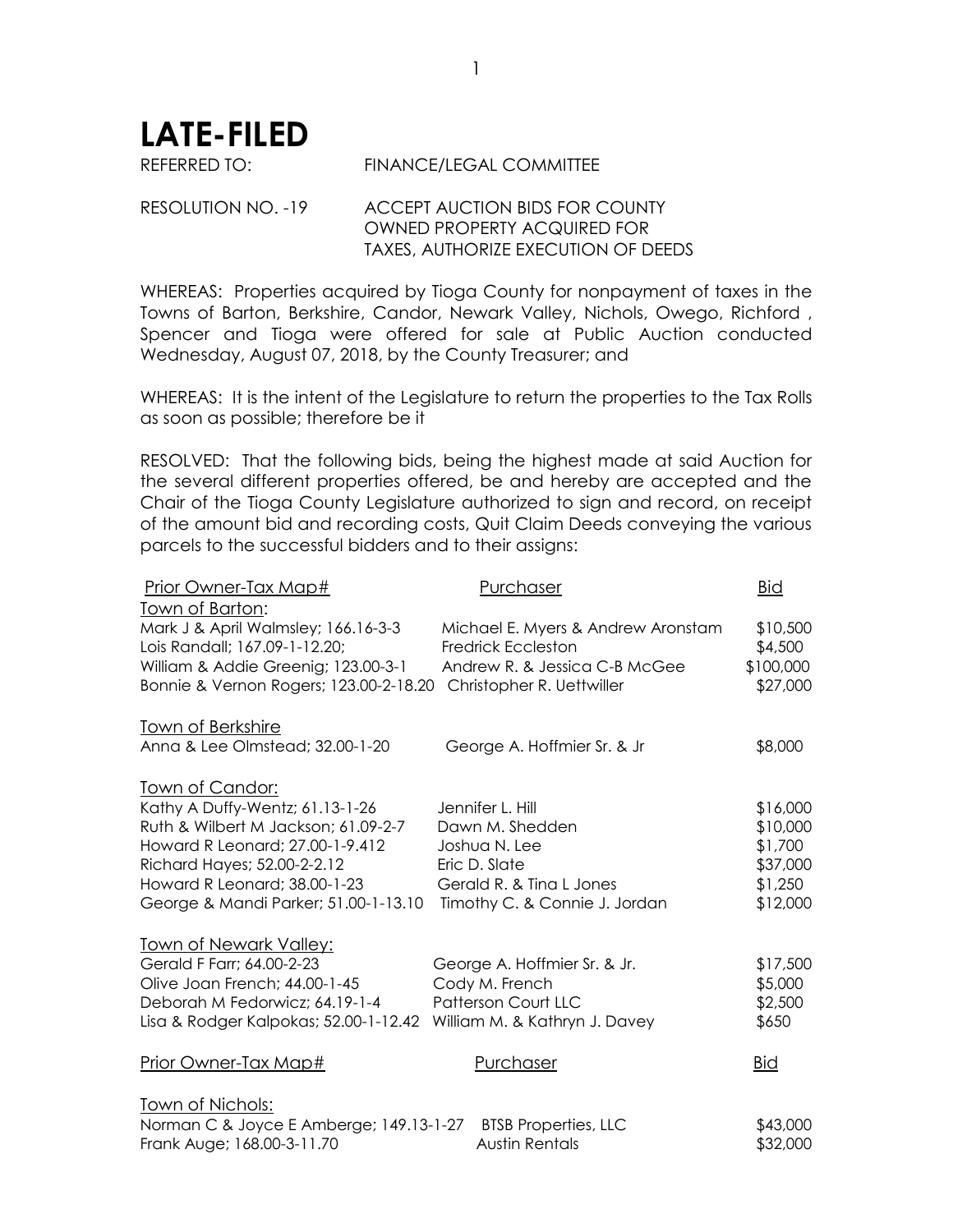Anthony & Karen Menendez; 172.00-1-9.10 James Al. & Ray C. Lohmeyer \$10,000 Richard W & Georgiea Olmstead; 170.00-2-2 Michael D. Campbell \$14,000 County of Tioga; 149.00-1-33 Roseann M. & Bryan R. Cole \$8,500

| Town of Owego:                                                        |                               |          |
|-----------------------------------------------------------------------|-------------------------------|----------|
| Robert E Butler; 128.08-3-71                                          | <b>TPR Realty LLC</b>         | \$9,500  |
| Robert E Butler; 128.08-7-81                                          | Victoria P. Wagner            | \$10,250 |
| Peter D Austin; 143.10-1-38                                           | Richard J. Carling Jr         | \$7,750  |
| Jason M Crouthamel; 143.09-1-37                                       | Thaddeus J. Sisson            | \$34,000 |
| Jacqueline Kelly; 175.00-2-19.2<br>\$2,750                            | Salvatore Peretore III        |          |
| Manuel Gusta; 96.00-2-22                                              | Thomas D. & Deborah Darpino   | \$23,000 |
| Geoff Nunn; 131.19-1-32.2                                             | Gary R. Bradley               | \$78,000 |
| Sarah Matt; 128.08-1-1.123                                            | Richard J. Carling Jr         | \$50     |
| Corey W. Relyea; 142.14-1-27.21                                       | <b>TPR Realty LLC</b>         | \$600    |
| Corey W. Relyea; 128.08-1-1.125                                       | Richard Carling Jr.           | \$10     |
| Donald F Myers II; 142.15-1-31                                        | Charles L. & Valerie Everetts | \$1,500  |
| David Space; 175.00-2-48                                              | Harvey L. & Staci S. Romeo    | \$4,500  |
| Town of Richford:                                                     |                               |          |
| Neal S & Lin M Ingrahm; 4.00-1-4.20                                   | Charles R. Thayer             | \$18,000 |
| Howard T & Catherine Schoonover; 11.18-1-37 Stefan A. Marsh           |                               | \$3,500  |
| Eric G & Alexis N Andersen; 14.00-1-6.50                              | David S. Oliver               | \$5,500  |
| Albert & Lorena Marichal; 2.00-2-34                                   | Smith Parks Holdings LLC      | \$22,000 |
| Dan W Leach & Jennifer C Devine; 4.00-1-10.30 David A. & Mary B Klein |                               | \$11,000 |
| Town of Spencer                                                       |                               |          |
| Stephanie A Burgess; 79.00-1-37.2                                     | Pamela S. Pospisil            | \$41,500 |
| <u> Town of Tioga:</u>                                                |                               |          |
| Lynn Brandy; 117.11-2-7                                               | Yuriy V Brich                 | \$11,500 |
| Michael D & Angela Martin; 148.00-1-9.20                              | Abram H. Nichols              | \$20,000 |
| Richard Predmore; 104.00-1-16.20                                      | <b>TPR Realty LLC</b>         | \$7,500  |
| Henry C Beebe; 147.00-2-3.25                                          | Reed H. Perkins               | \$23,000 |
| Connie H Christiansen; 147.00-2-3.24                                  | Chad Horihan                  | \$18,000 |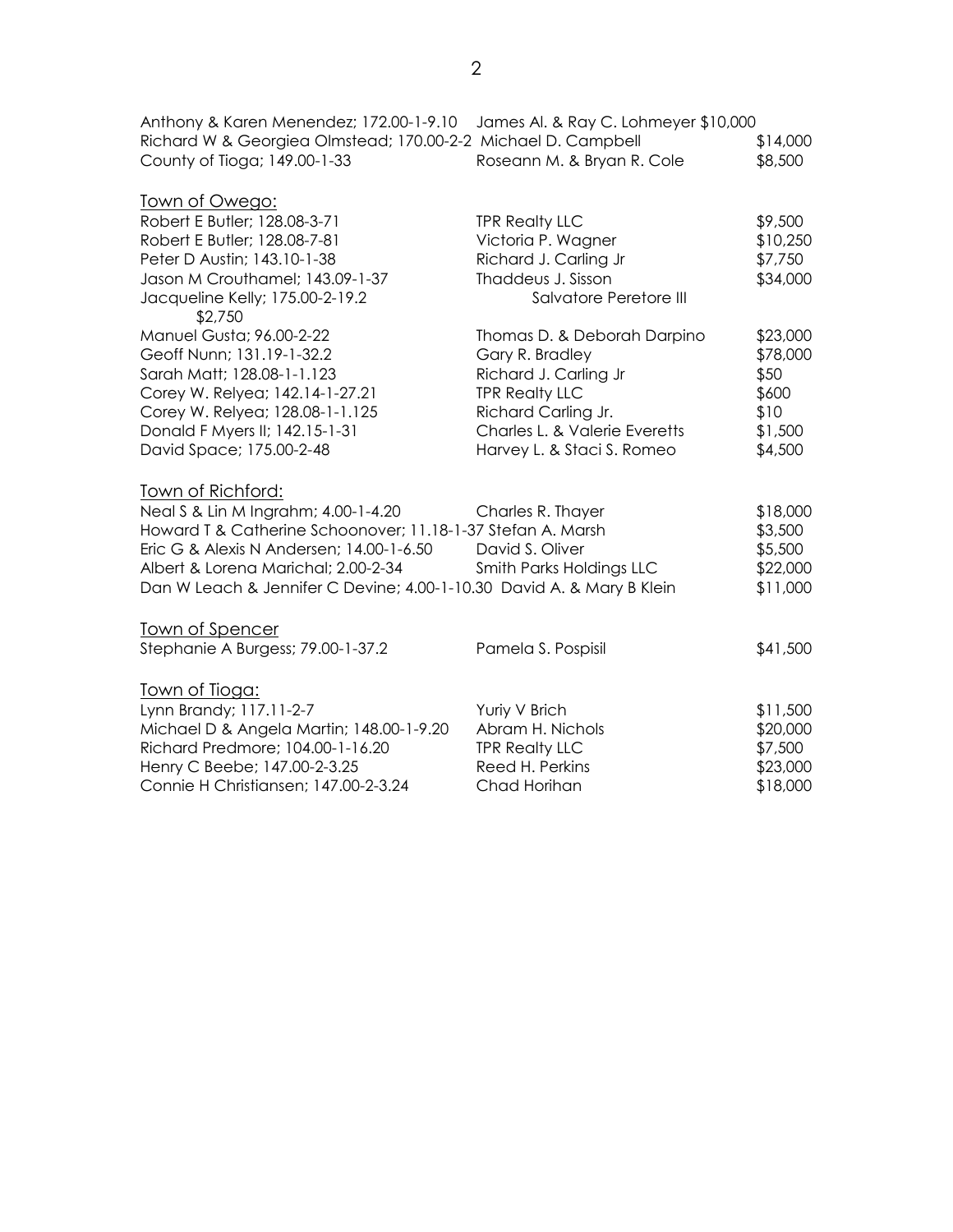| REFERRED TO: | <b>ED&amp;P LEGISLATIVE COMMITTEE</b> |
|--------------|---------------------------------------|
|              | PERSONNEL COMMITTEE                   |

## RESOLUTION NO. -19 AUTHORIZE APPOINTMENT OF ECONOMIC DEVELOPMENT SPECIALIST ECONOMIC DEVELOPMENT & PLANNING

WHEREAS: Due to a resignation, the Department of Economic Development and Planning has had a vacant Economic Development Specialist since June 14, 2019; and

WHEREAS: The Director of Economic Development and Planning received authorization to fill said vacancy; and

WHEREAS: The Tioga County Industrial Development Agency has expressed a commitment to partner with the County by providing funding toward the hire of an Economic Development Specialist in an annual amount not to exceed \$20,000; and

WHEREAS: The Legislature reserves the right to re-evaluate the need for the position at the time of 2021 budget planning; and

WHEREAS: The Director of Economic Development and Planning conducted interviews and identified an acceptable candidate from a certified eligible list; therefore be it

RESOLVED: That the Director of Economic Development and Planning is hereby authorized to appoint Megan E. Griffiths as a full time Economic Development Specialist at an annual non-union salary of \$43,985, effective September 3, 2019.